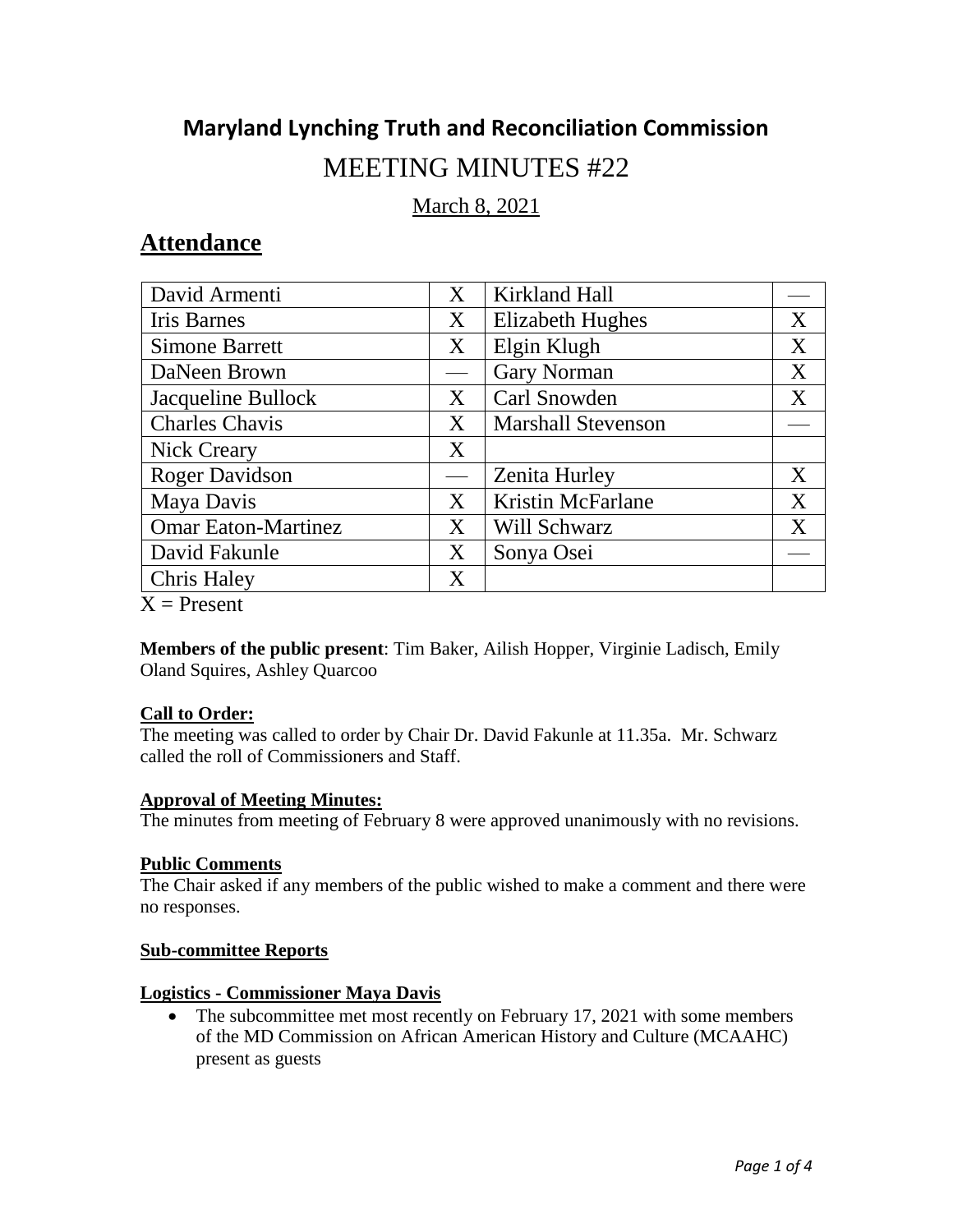- It is hoped that the MCAAHC will assist with logistics and preparations for public hearings, particularly in the four counties where there currently is no known active coalition
- The next meeting of the Logistics subcommittee will be on Wednesday, March 17, 2021 at 11a. Login information will be posted on the MLTRC website
- Mr. Schwarz noted the expectation that public hearings will begin in September 2021 and urged Commissioners who had not yet made contact with the coalitions for which they are the assigned liaisons to do so as soon as possible. The time before hearings begin can be used to become familiar with the historic lynchings that will be investigated, resources and materials available, possible hearing sites, coalition activities, local sensitivities, etc.

**Research - Commissioner Elgin Klugh** 

- The subcommittee last met on February 27, 2021
- Commissioner Klugh indicated his desire to pass responsibility of chairing the subcommittee to Commissioner Armenti (who has indicated his willingness to accept the assignment) and asked if this can be done by agreement between them and other members of the subcommittee or whether or not a vote of the full Commission is required. Commission Counsel will be consulted for the answer to that question
- The subcommittee is working on a mechanism to highlight, compile and incorporate research already performed by outside and independent sources into the Commission. He stressed the desire to credit those responsible for the work

#### **Reconciliation – Commissioner Charles Chavis**

- Representatives of the Salisbury Lynching Memorial Task Force (Wicomico County) attended the subcommittee's most recent meeting and discussed plans for its upcoming historic marker installation and associated activities. The installation will take place on Saturday, May 22, 2021
- The subcommittee is identifying additional coalitions for subsequent meetings
- Plans are being made for holding workshops on historical trauma, reconciliation and healing. Details will be forthcoming

#### **New Business**

- Commissioner Davis announced she is taking a new position with the Maryland National Capital Park and Planning Commission and will thus no longer serve as the designated Commissioner from the Maryland State Archives on the MLTRC. However Dr. Tamara Wilson has indicated her wish for Ms. Davis to take Dr. Wilson's place on the MLTRC as the representative of the Maryland Commission on African American History and Culture, so Ms. Davis will continue to serve on the MLTRC
- Mr. Tim Baker, Director of the Maryland State Archives (MSA), announced that with Ms. Davis' change of employment, the designated representative of the MSA on the MLTRC will be Mr. Chris Haley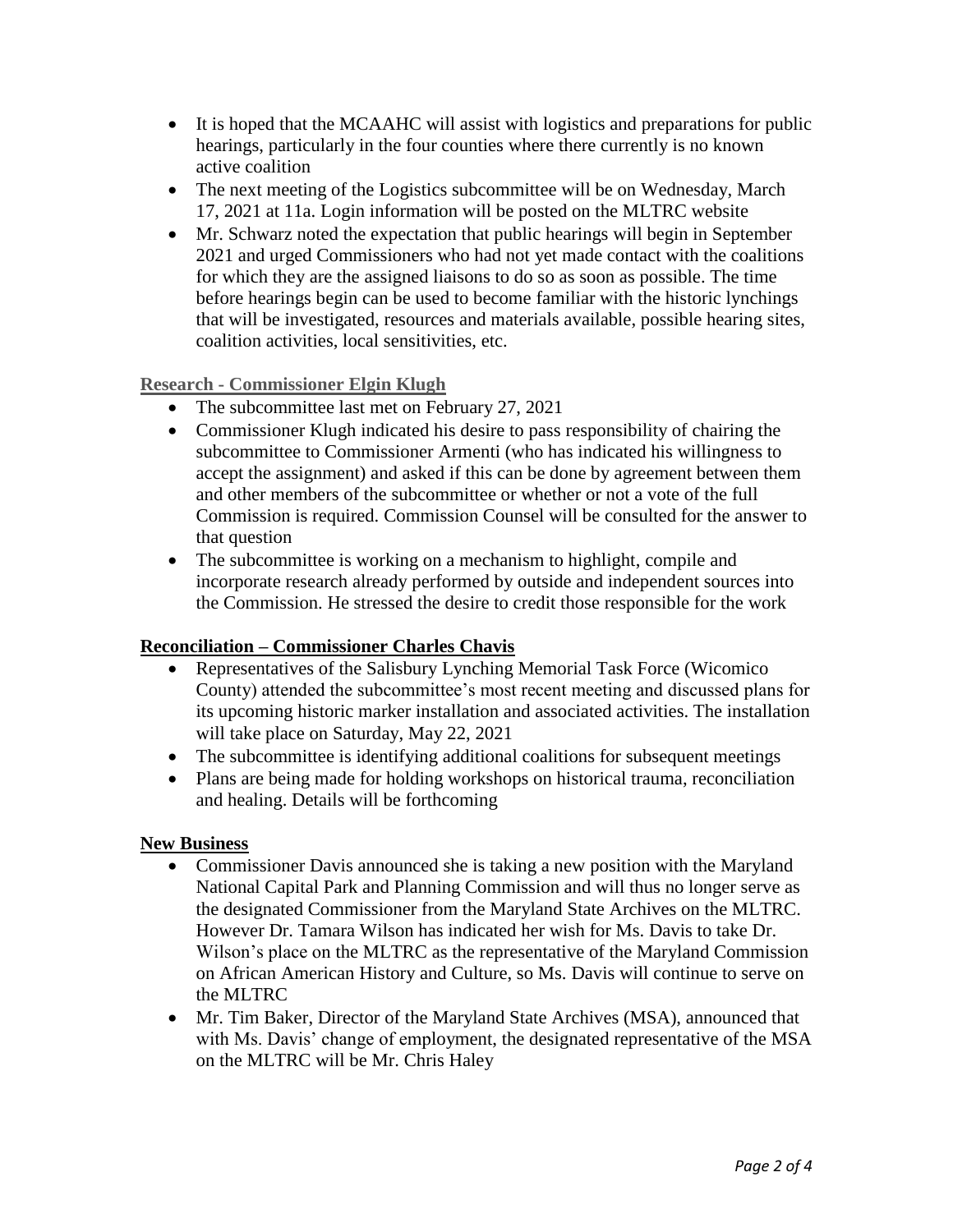- Chair Fakunle announced that Maria Lok, a scholar from the University of Copenhagen, has written a paper about the MLTRC which he will distribute via email for subsequent discussion, comments and suggestions
- Commissioner Snowden asked about the status of the press release that had been prepared in cooperation with the MCAAHC. Chair Fakunle indicated the desire to incorporate some acknowledgement of the January 6 insurrection into the statement. Commissioner Snowden added that the trial of Derek Chauvin (currently on trial for killing George Floyd) should perhaps also be recognized in the statement. Chair Fakunle agreed and said he will be in touch with MCAAHC to expedite the joint statement
- review and sign off on relevant aspects which may be required by the Emmett Till Commissioner Barrett reported that Morgan State University has an IRB that can Grant

### **Announcements**

 Commissioner Armenti noted that the Maryland Center for History and Culture is holding public programs of interest, including a panel discussion he will moderate and which will include Commissioners Fakunle, Davis and Mr. Schwarz. The goal of the panel is to introduce the work the Commission and the Maryland Lynching Memorial Project (MLMP) and discuss goals moving forward. Information and registration are here:

[https://www.mdhistory.org/calendar/finding-truth-healing-and-reconciliation-the](https://www.mdhistory.org/calendar/finding-truth-healing-and-reconciliation-the-history-of-lynchings-in-maryland/)history-of-lynchings-in-maryland/

 Commissioner Armenti said a teacher workshop that will cover much of the same material will be held on April 24, 2021 and will provide teachers with primary sources, lesson plans and advice on teaching this content. Information and registration is available here:

[https://www.mdhistory.org/calendar/virtual-teacher-workshop-lynching-in](https://www.mdhistory.org/calendar/virtual-teacher-workshop-lynching-in-maryland/)maryland/

- Mr. Schwarz announced that, in cooperation with the Equal Justice Initiative, there will be ceremonies to install two historic markers in May:
	- Governor Larry Hogan and it is hoped that pardon may be issued at or o Saturday, May 8 in Towson to commemorate the 1885 lynching of 15-year old Howard Cooper. An appeal for a posthumous pardon has been made to before the ceremony
	- o Saturday, May 22 in Salisbury to commemorate the lynchings of Garfield King in 1898, Matthew Williams and an unknown victim in 1931
- speaker series being presented by the New England School of Law. The content is • Mr. Schwarz noted that MLMP is a sponsor of the Transitional Justice in the USA particularly relevant to the work of the Commission. The next program in the series is on "How we build collaborative models for a transitional justice process", and will take place on **Wednesday, March 24th**, from **4:30-6:00pm** 
	- Peace & Visiting Fellow, SNF Agora Institute at John Hopkins. She o Ashley Quarcoo, who will moderate the March 24 program, was in attendance at the MLTRC meeting. She is Senior Fellow, Democracy, Conflict and Governance Program, Carnegie Endowment for International